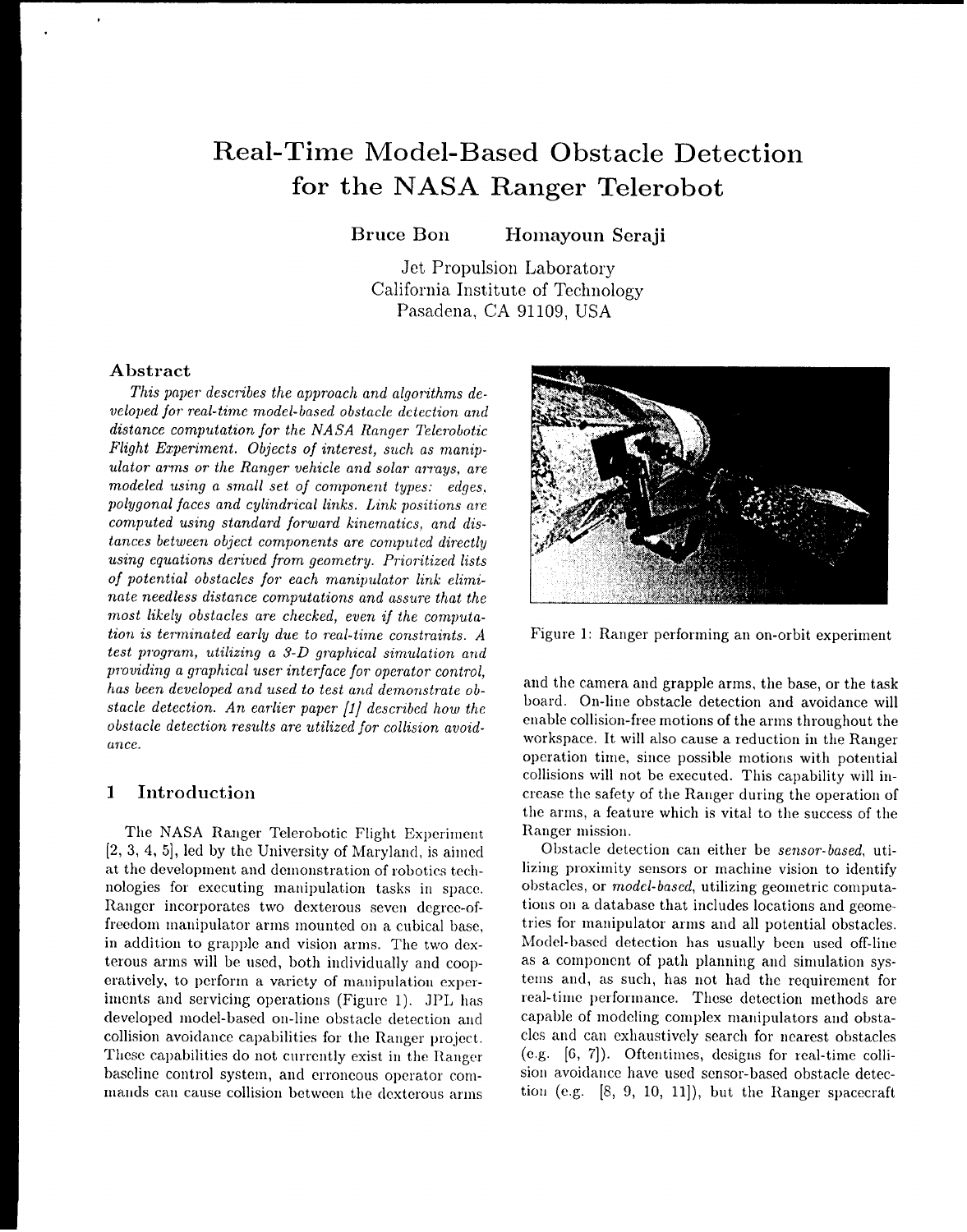

ä.

Figure 2: Ranger flight vehicle geometry, as modeled (arms not shown)

does not include sensors capable of detecting obstacles in real-time. Usage of on-line detection data, however, will be similar to usage of real-time sensor data; the model-based detection software may be considered to be a virtual sensor suite instrumenting the entire spacecraft and manipulators. The goal of our obstacle detection effort, therefore, is to provide a real-time mode] based obstacle detection capability which is tailored to Ranger requirements and which can detect the nearest obstacles in real-time. This has necessitated a minimalist approach, with simple object models and distance computation algorithms, together with some database sophistication to eliminate unnecessary computations.

Figure 2 shows the major components of the Ranger flight vehicle, consisting of a propulsion module with an octagonal cross-section, two essentially planar so*lar* arrays, a tapered *electronics module* with a square cross-section, ancl a cubical *manipulator module.* Four robotic manipulators will be attached to the manipulator module: two 7-degree-of-freedom (DOF) *dexterous 7nanipulators,* attached to the left and right sides of the module; a camera *manipulator* attached to the top of the module; and a *grapple manipulator* attached to the bottom. Figure 3 shows a top view of the current design of the Ranger dexterous manipulator that is mounted on the left side of the manipulator module; an identical manipulator is mounted on the right side of the manipulator module.

In order to warn of impending collisions, the fundamental requirement is to find the minimum distance



Figure 3: Top view of Ranger manipulator module and left dexterous manipulator with all zero joint angles

between all parts of the active manipulator and all potential obstacles, including other manipulators (which may have moved since the previous distance computation) and other components of the Ranger flight vehicle. All the components represented in Figures 2 and 3 can be modeled rather simply, with cylindrical or polyhedral shapes. Furthermore, the Ranger vehicle and manipulators need not be modeled with high fidelity, but computational speed is critical because obstacle detection must be done at a high rate on-board the spacecraft in order to meet safety requirements.

# 2 **Approach**

In order to meet the real-time Ranger performance requirements, we have developed an approach which emphasizes simple object models, direct geometric computation of distances, and avoidance of any unnecessary distance computations.

The obstacle detection software assumes that only one manipulator is moved at a time, providing the nearest obstacle data for one manipulator at a time.<sup>1</sup> For each manipulator link that has moved, the minimum distance from the link to all objects in its *obstacle list* (see description below) is measured. The obstacle detection function returns the nearest object, its distance, and the link and object nearest points for three categories: manipulator-to-manipulator, manipulator-to-

<sup>]</sup>**If n)ore ttlan one manipulator is n]oving, the software Inay be used on eacl) n)mlipulator in turn.**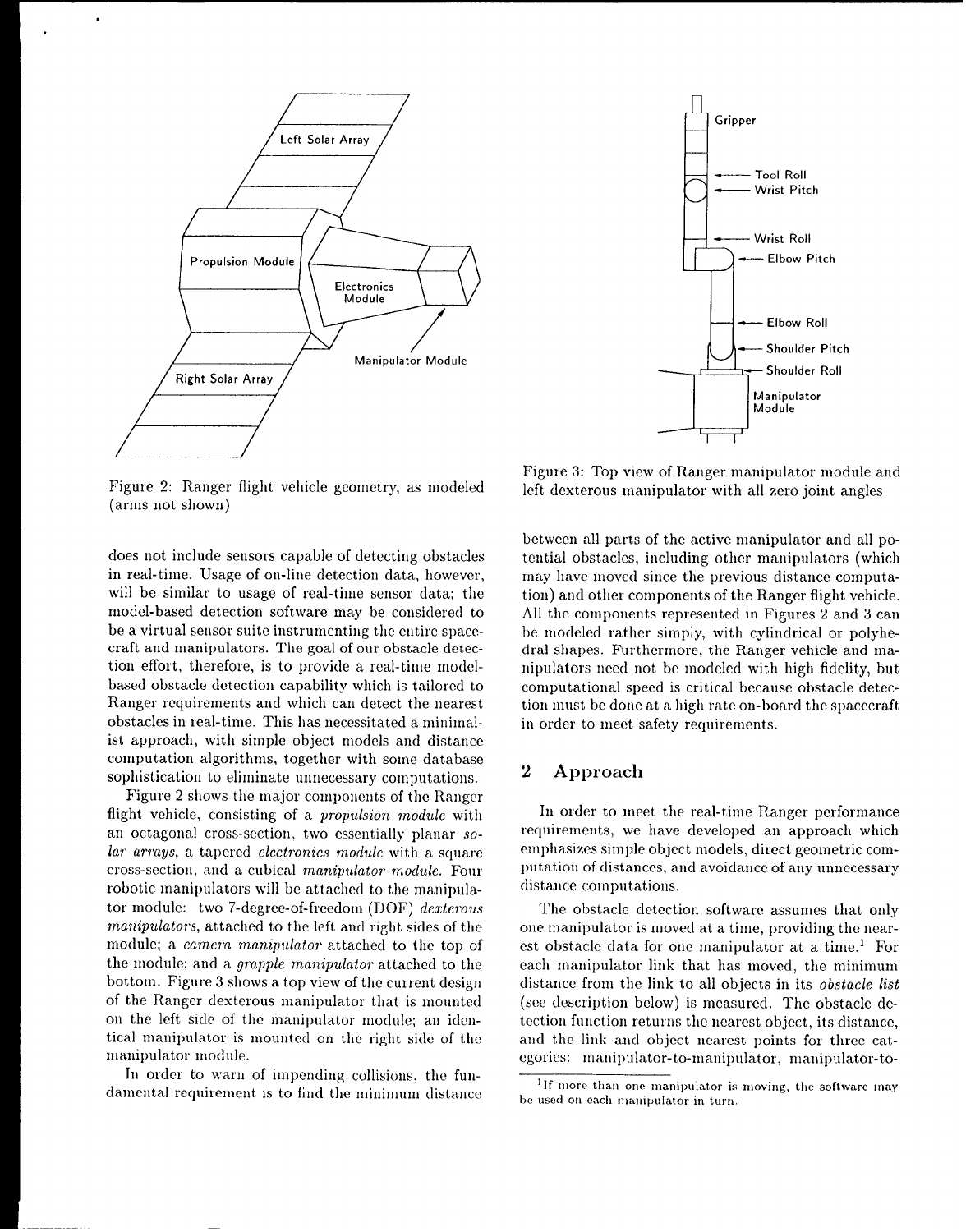vehicle and manipulator-to-bounding box. The *bounding box* is defined to be a virtual rectangular box enclosing the arms and centered on the Ranger manipulator module. When a manipulator approaches any side of the bounding box, an obstacle is detected.

When a manipulator link is approaching collision with another manipulator, it is sufficient to test for linesegment to line-segment distances, taking into account the raclii of the links. When a manipulator link is approaching collision with a vehicle face, then the nearest point to the link on the face will either be (1) the nearest point to the link along one of the edges of the face, or (2) the nearest point of the distal end-point of the link to the face. When the distal end-point is the nearest point to the face, then the projection of the distal endpoint into the face plane2 will be within the boundaries of the face. Thus, if we can detect that this projection point is not within the face, then we do not need to find the actual nearest point on the face; otherwise the desired nearest point in the face plane is the projection point.

The obstacle detection database (ODDB) contains geometrical data about the Ranger spacecraft and its manipulators for use by the obstacle detection and collision avoidance software. The potential obstacles in the ODDB are faces, edges, and manipulator links. The ODDB identifies relationships between objects and contains lists of point locations, which may be either link or edge end-points, as well as a list of pointers to potential obstacles for each link (the *obstacle list).* The obstacle list<sup>3</sup> typically has a relatively small number of entries, because most of the objects in the ODDB are not within the reach space of the link and are thus not candidates for collision. By only checking the cases described above, and by only checking feasible obstacles, obstacle detection computation is minimized.

All coordinates in the ODDB are expressed in the *manipulator* frame, a right-handed reference frame whose origin is at the center of the Manipulator Module. For each link of each arm, the ODDB contains the proximal and distal end-points of a line segment through the axis of the link, and a radius for the link. Because there are only 5 points per dexterous arm, corresponding to end-points for all Ranger arm links, a list of link end-point locations is maintained. These locations are

updated due to changes in joint angles, using forward kinematics computations.

For the vehicle, the ODDB contains a list of vehicle vertex points, whose coordinate values are constant in the manipulator frame. Each edge contains pointers to two of the vertex points. Each face contains pointers to vertex points surrounding the face in a counterclockwise fashion. These data structures also contain additional redundant data, computed at initialization time, to make distance computations fast.

For link-to-link distances, the minimum distance between the link axis line segments is computed and the radii of both links are subtracted from this distance in order to get the minimum distance between link surfaces. The geometric link surface that this models is a cylinder of uniform radius with hemispherical ends of the same radius.

For link-to-edge distances, the minimum distance between the link axis line segment and the edge line segment is computed and the link radius is subtracted in order to get the minimum link-to-edge distance. The nearest points are the points on the link axis line segment and the edge line segment that are closest to each other.

For link-to-face distances, the distance between the distal end-point of the link and the plane of the face is computed, as well as the projection of the end-point iu the plane. If the projection of the distal end-point is not within the face, then this end-point-to-face measurement is discarded. Otherwise, the projection point is the face nearest point, the link distal end-point is the link nearest point, and the link-to-face distance is the distance between the nearest points less the radius of the link.

For link-to-bounding box distances, the distance between both end-points of each link and the maximum and minimum values in each of the three manipulatorframe axis directions is computed with a simple subtraction per end-point to bounding-box-limit pair. The least of these distances is the minimum bounding box distance. The link nearest point is simply the endpoint used for the minimum distance, and the bounding box nearest point has the same coordinate value as the bounding box limit in the axis corresponding to the bounding box limit (e.g. if the closest limit is in the  $+x$  direction, the x coordinate will have the  $+x$ -limit value) and the same values as the link nearest point for the other two coordinates.

<sup>&</sup>lt;sup>2</sup>The *projection* of the distal end-point is the intersection with the face plane of the perpendicular to the face plane which passes **throug]l the distal end-point,**

**<sup>3</sup>The obstacle list structure is clesig,ned to allow dynamic ad**dition and deletion of pointers to objects as well as dynamic reordcring of eacl) list to reflect priority based on changing obstacle distances. In the current implementation, the obstacle lists are static and are manually constructed based on simple inspection of the Ranger geometry.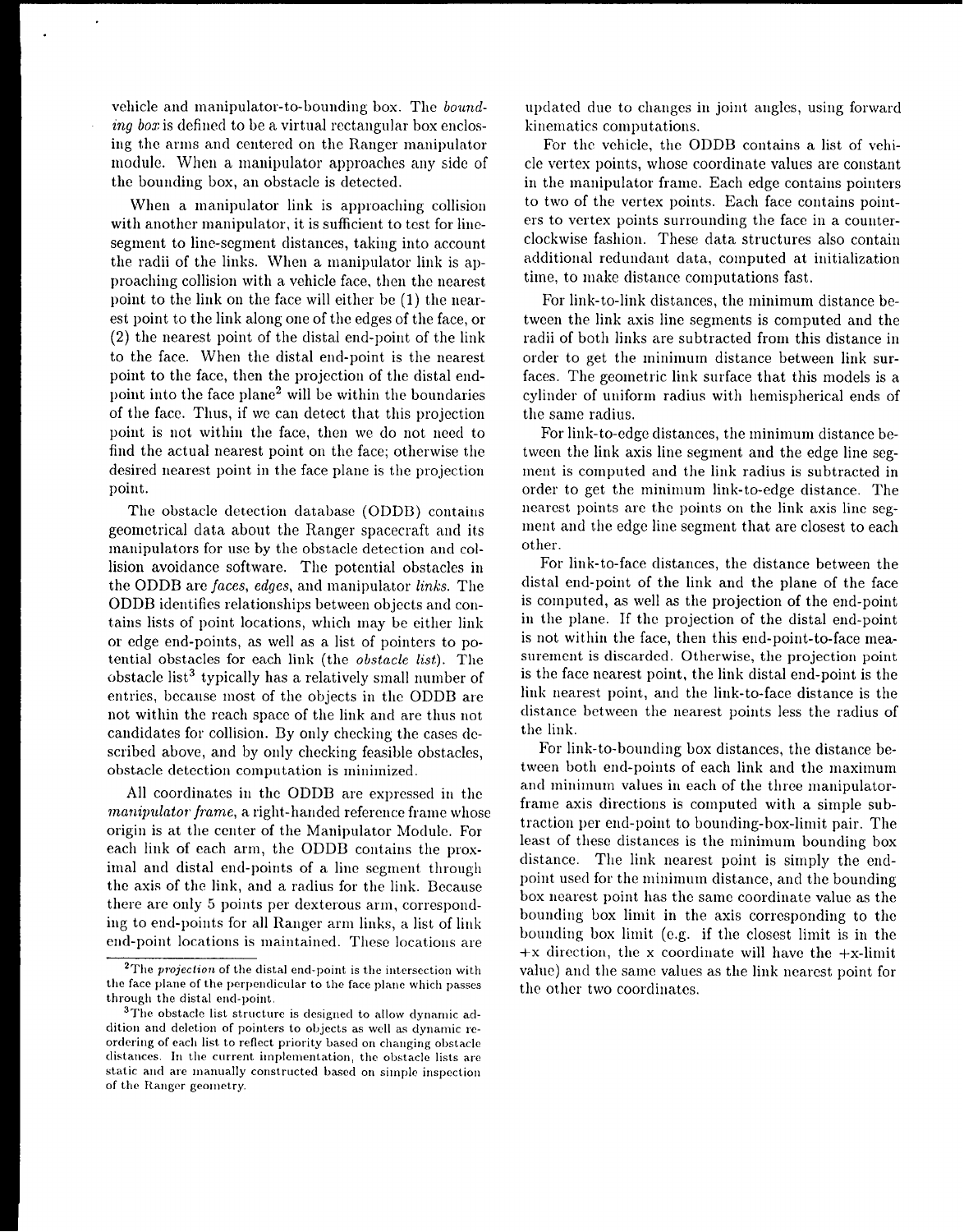

Figure 4: Two finite-length line segments

# 3 **Line Segment to Line Segment Distance Computation**

In order to determine the minimum distance between two arm links or between an arm link and the edge of a polygonal face, it is necessary to compute the minimum distance between one line segment (the arm link axis) and another line segment (another axis or the edge). Figure 4 illustrates the problem. Line segment 1 is defined by the end-points  $P_1$  and  $P'_1$ , where:

$$
P_1 \equiv (x_1, y_1, z_1)
$$
  
\n
$$
P'_1 \equiv (x'_1, y'_1, z'_1)
$$
  
\n
$$
l_1 \equiv length of line segment 1 = |P'_1 - P_1|
$$
  
\n
$$
\hat{A}_1 \equiv direction cosines of line 1 = (a_1, b_1, c_1)
$$

and the coordinates are in the manipulator frame of reference. The parametric equation for the infinite line through line segment 1 is:

$$
X = P_1 + t_1 \hat{A}_1 \tag{1}
$$

where X represents the coordinates of any point along the line and  $t_1$  is a scalar parameter. Line segment 2 has parameters and an equation analogous to that for line segment 1.

# **3.1 Derivation of the minimum distance between two infinite non-parallel lines**

We wish to find the minimum distance,  $d_m$ , between line 1 and line 2. We also want to find the points  $M_1$  on line 1 and  $M_2$  on line 2 corresponding to this minimum distance.

Because  $(M_1 - M_2)$  must be perpendicular to both  $\hat{A}_1$  and  $\hat{A}_2$ :

$$
(M_2 - M_1) \cdot A_1 = 0 \tag{2}
$$

$$
(M_2 - M_1) \cdot \hat{A}_2 = 0 \tag{3}
$$

Then:

$$
M_2 - M_1 = \vec{D}_{12} + t_2 \hat{A}_2 - t_1 \hat{A}_1 \tag{4}
$$

where  $\vec{D}_{12} \equiv P_2 - P_1$ . Substituting this result into equations (2) and (3), and solving for  $t_1$  and  $t_2$ :

$$
t_1 = a + t_2 b \tag{5}
$$

$$
t_2 = \frac{a \ b - c}{1 - b^2} \tag{6}
$$

assuming  $b \neq \pm 1$ , where  $a \equiv {\vec D}_{12}\cdot {\hat A}_1, \, b \equiv {\hat A}_1\cdot {\hat A}_2,$  and  $c \equiv \vec{D}_{12} \cdot \hat{A}_2$ . The minimum distance between lines,  $d_m$ , is simply the distance between the points  $M_1$  and  $M_2$  corresponding to the parameters  $t_1$  and  $t_2$  given by equations (5) and (6).

This algorithm will give correct results for all nonparallel lines, including intersecting lines. If  $b = \pm 1$ , then the lines are parallel or colinear. This special case is handled in a similar fashion with straightforward geometric computations [15].

### 3.2 Correcting the nearest points for two non-parallel finite line segments

Whether or not the line segments are parallel, the nearest points and minimum distances for infinite lines may not correspond to the correct values for finitelength line segments. In order to find the correct nearest points and minimum distances for non-parallel line segments, the infinite-line nearest points are first tested to find out whether or not they are both within their respective line segments  $-$  if so, the infinite-line values are correct.

If only one of the infinite-line nearest points is within its line segment, then the corrected nearest point on the second line segment will be the end-point which is nearest to the infiuitc-line nearest point on the first line segment. Then the corrected nearest point on the first line segment will be the point on the first line segment which is closest to the corrected nearest point on the second line segment.

If neither of the infinite-line nearest points lies within its line segment, then a two-stage correction is necessary. In the first stage, each line segment nearest point is taken to be the end-point which is closest to the infinite-line nearest point for the line segment. One of these first stage nearest points is guaranteed to bc the correct nearest point, but the other is not. In the second stage correction, for each first stage nearest point, the point-to-line-segment distance and nearest point on the opposing line segment are calculated. Then the pair of nearest points with the smaller distance is selected as the final, correct set.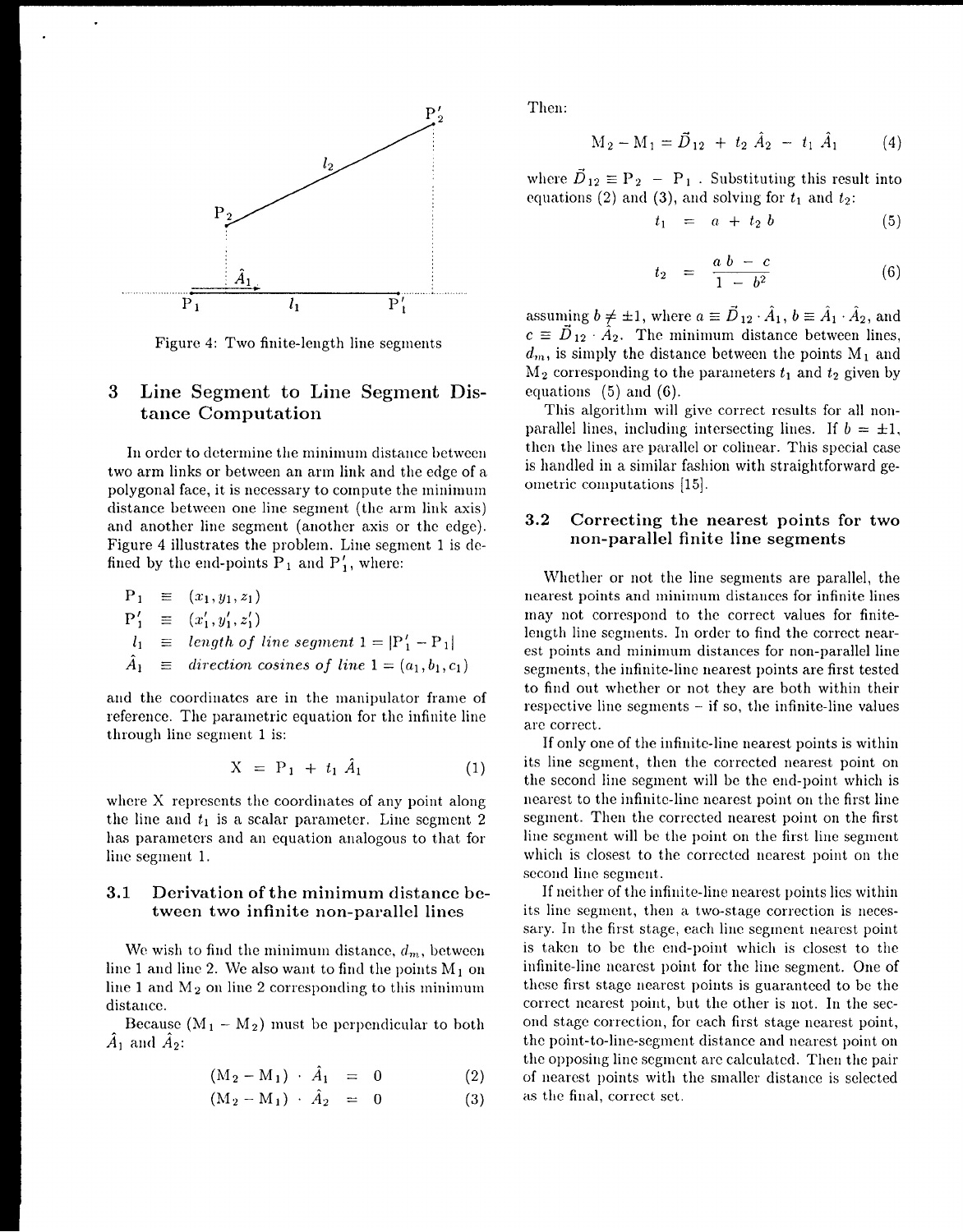

.

.

Figure 5: A polygonal face viewed from above



Figure 6: Face geometry viewed edge-on

# **4 Point to Polygonal Face Distance Algorithm**

This section presents the mathematical details of the algorithm used for computing the minimum distance between a point and a polygonal face in 3-dimensional space. The algorithm presented below is valid under the following assumptions:

- 1. All faces are planar, convex polygons,
- 2. All objects are convex polyhedra, i.e. with no concave angles between faces.

Given a sequence of vertex locations ordered in a counter-clockwise direction around a face and an arbitrary point in space, we wish to find the projection of the point into the plane of the face, determine whether or not the projection of the point lies within the face, and find the distance from the point to the plaue of the face.

Figures 5 and 6 illustrate the problem. A face is represented by a sequence of vertex points ordered in a counter-clockwise direction around the face relative to a point of view which is outside of the object of which the face is a part. Point P is an arbitrary point (for Ranger, the distal end-point of a manipulator link) which may be near to collision with the face. We need to determine whether or not Q, the projection of P, falls within the face, since P is not, considered a collision hazard if it does not. If Q does fall within the face, we also need the location of Q and the distance from P to the face.

The set of unit direction vectors,  $\hat{A}_i$ , as shown in Figure 5, is computed from the vertex locations, and the face normal,  $\hat{n}$ , is computed as the average of all vertex face normals,  $\hat{n}_i = \hat{A}_i \times \hat{A}_{(i+1) \mod n}$ . The face position vector,  $\vec{p}_f$ , is computed as the averag of the vertex locations, The plane of the face is then defined by the face normal and the face position vector.

The distance,  $d_{of}$ , from the origin of the coordinate frame to the face plane is the dot product of the face plane perpendicular,  $\hat{n}$ , with the face position vector,  $\vec{p}_f$  (Figure 6):

$$
d_{of} = \hat{n} \cdot \vec{p}_f \tag{7}
$$

The minimum distance,  $d_f$ , from the plane to an arbitrary point, P, is the same as the distance between the plane and a parallel plane through point P. Therefore, the minimum distance is given by:

$$
d_f = \hat{n} \cdot \vec{p}_p - d_{of} \tag{8}
$$

Since the perpendicular to the face plane is computed from edge direction vectors that are directed clockwise around the face as viewed from outside of the solid, the perpendicular is directed outward from the face. Then the signed value,  $d_f$ , computed for the distance between point P and the face plane, is greater than zero for a point outside of the solid ("above" the face plane) and less than zero for a point that may be inside the solid.

The intersection point, Q, of a perpendicular from an arbitrary point, P, to the plane is the position vector of the point less the perpendicular unit vector,  $\hat{n}$ , times the minimum distance to the plane:

$$
Q \equiv \vec{p}_q = \vec{p}_p - d_f \hat{n} \tag{9}
$$

Finally, we need to test to see whether or not the point Q lies within the face. Remember that  $A_i$  is the direction vector from vertex  $i$  to vertex  $i + 1$  of the face. If  $\vec{B}_i$  is a vector from vertex  $i$  to Q, then the intersection point is interior to the face if and only if

$$
\hat{n} \cdot (A_i \times B_i) > 0 \tag{10}
$$

for  $i = 0, ..., (n-1)$ .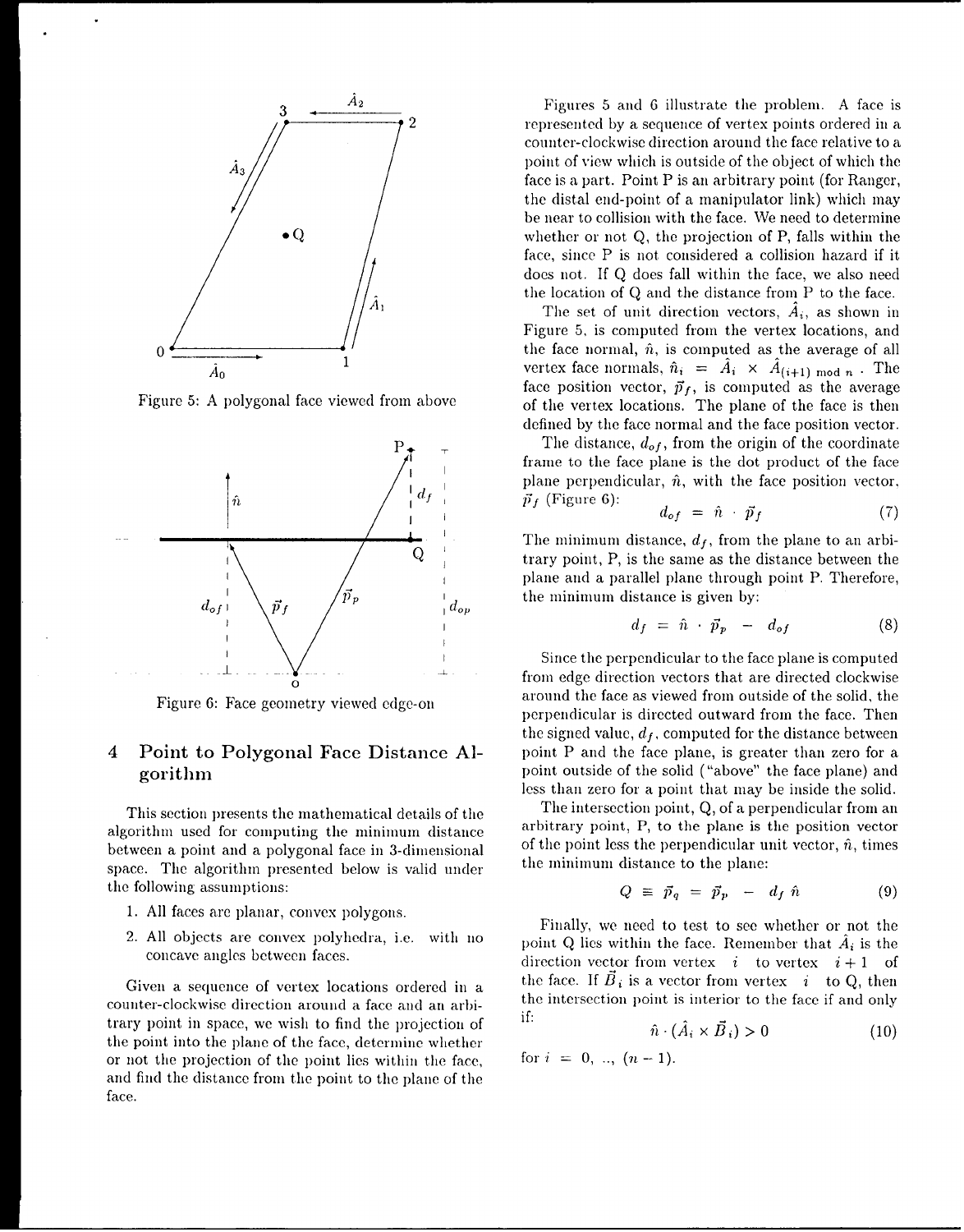

Figure 7: The JPL Ranger graphical user interface

# **5** Computation Times

Line-segment-to-line-segment computation time, averaged over hundreds of different line segments in different configurations, is measured to be about 16  $\mu$ sec on a MIPS R4600PC processor running at 100 MHz. Point-to-face distance measurement computation time should be even faster, but has not beeu measured.

Total obstacle detection computation time, including computation of distances between every link of the active arm aud every obstacle in the links' obstacle lists, is measured to be about 1.23 msec on the same MIPS processor. Tile Ranger flight computer is expected to be a MIPS R4600 processor, but running at a slower clock rate, resulting in an estimated computation time for obstacle detection of about 2.5 msec.

# **6 Graphical User Interface**

The software package for obstacle detection and collision avoidance is implemented in C on an SGI Indy under IRIX, but is designed to be portable for integration into the Ranger flight software running on a MIPS R4600 processor under VxWorks. A graphical user interface (GUI) program drives a 3-D graphical simulation provided by the Ranger project. The GUI is implemented in an object-oriented interpretive language called Pythou [12, 13], controlling widgets provided by  $Tk [14]$ .

Figure 7 is a screen snapshot of the GUI, showing the Ranger 3-D graphics animation in the upper left, the main control panel along the bottom of the screen, the test and viewpoint control panel just above the main control panel, and the Cartesian control panel in the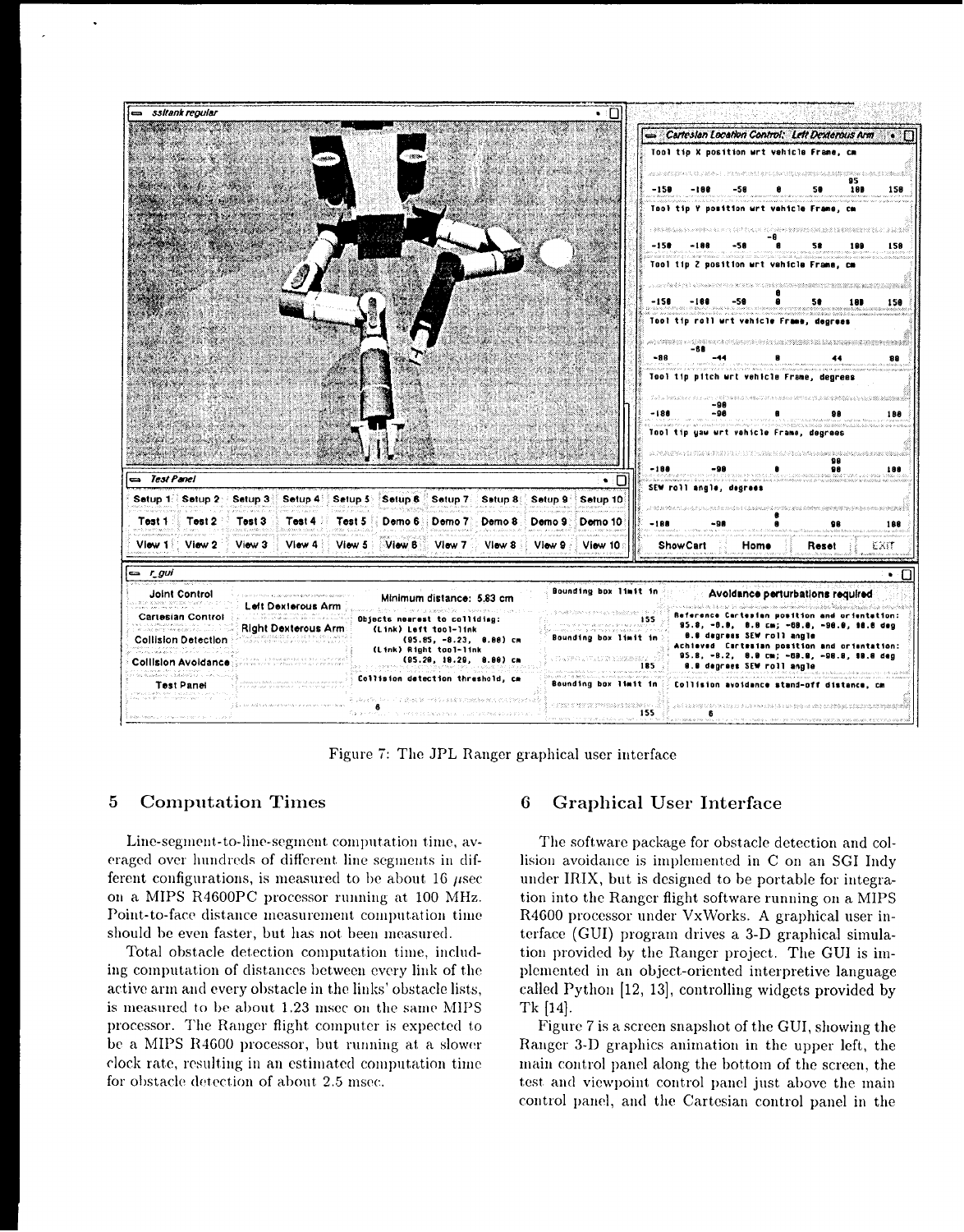upper right.

The 3-D graphics displays the Ranger Neutral Buoyancy Vehicle (NBV) rather than the space vehicle and only the dexterous arms are modeled, but the geometry and kinematics of the NBV dexterous arms closely match those of the space vehicle dexterous arms. The nearest obstacle to the currently active arm is identified by a colored line in the 3-D scene connecting the obstacle and the arm link that is closest to it. If the obstacle is within the detection threshold specified by the user, the nearest arm link changes color to red and the connecting line changes from yellow to red.

The left-most column of the main control panel has buttons to select joint or Cartesian control, to turn obstacle detection and collision avoidance on or off, to bring up a button panel for controlling tests and viewpoints, and to terminate execution. The second column has buttons which are used to select the active arm for control. The third column displays obstacle detection data, including the arm link and obstacle nearest points and the distance between them, and allows specification of the detection threshold. The background of the distance panel is green for no obstacle within the detection threshold distance, yellow for an obstacle within the threshold distance, and red if the arm has collided with the obstacle. The fourth column provides specification of the bounding box limits. The right-most column of the main control panel displays collision avoidance data and allows the operator to set the stand-off distance.

The motion control panel is in the upper right of the screen image. In Cartesian mode (as shown in Figure 7), it provides operator control of the position ancl orientation of the end-effecter of the currently active arm, as well as the arm angle. In joint mode, the desired target values of the 7 joint angles are specified.

The Test Panel, immediately above the main control panel, is comprised of buttons that allow the user to select from ten vista points for viewing the simulation, as well as to set up and execute any of the ten "canned" test and demonstration cases. Each Setup button puts the dexterous arms into the starting pose for one of the ten test and demonstration cases, selects the active arm for the case, brings up the motion control panel, and turus obstacle detection on with an appropriate threshold. Each Test or Demo button commauds the active arm to execute a trapezoidal trajectory in one or more of the six cnd-dfector coordinates or the arm angle. The same tests may be executed with or without collision avoidance turned on, to demonstrate the behavior of the active arm with and without this capability.

# **7 Conclusions**

A real-time model-based obstacle detection software

package for the Ranger Telerobotic Flight Experiment is presented. All algorithms described are documented in detail in [15] and have been implemented and extensively tested in a simulation environment, using geometric models corresponding to the latest design of the flight hardware. Extensive tests have shown the software to be efficient and to provide all data needed for collision avoidance. Computation is fast enough that it can easily run within a real-time loop in the flight computer to provide continuous obstacle detection for Ranger operations. Experimental results from laboratory testing using 7-DOF RRC arms are described in a companion paper [16].

In the current implementation, obstacle lists are static and the distance to every potential obstacle on the list for each link of the active arm is evaluated at every iteration. As described in the Approach, the obstacle list structure is designed to allow dynamic addition and deletion of pointers to objects as well as dynamic reordering of each list. Dynamic manipulation of obstacle lists may be used to improve performance by establishing a priority based on changing obstacle distances and on time since last distance computation for each obstacle. Then only the distances to the higher priority obstacles need to be computed on each iteration. Dynamic manipulation of obstacle lists, automated generation of obstacle lists based on an object database, and limiting distance evaluations based on priority and available computation time are areas for future research and development.

# **Acknowledgements**

The research described in this paper was carried out at the Jet Propulsion Laboratory, California Institute of Technology, under contract with the National Aeronautics and Space Administration (the Code SM Telerobotics Program). The 3-D graphical simulation program was provided by the Space Systems Laboratory of the University of Maryland.

#### **References**

- **[1] B.** Bon and H. Seraji: "On-line collision avoidance for the Ranger Telerobotic Flight Experiment," Proc. IEEE Intern. Conf. on Robotics and Automation, vol. 3, pp. 2041-2048, 1996,
- [2] D. Akin and R. Howard: "The role of free-flight in space telerobotic operations," Proc. 1993 Intern. Conf. on Advanced Robotics, Tokyo, 1993,
- [3] D. Akin and P. Churchill: "Robotics architectures for telerobotics flight operations," AIAA